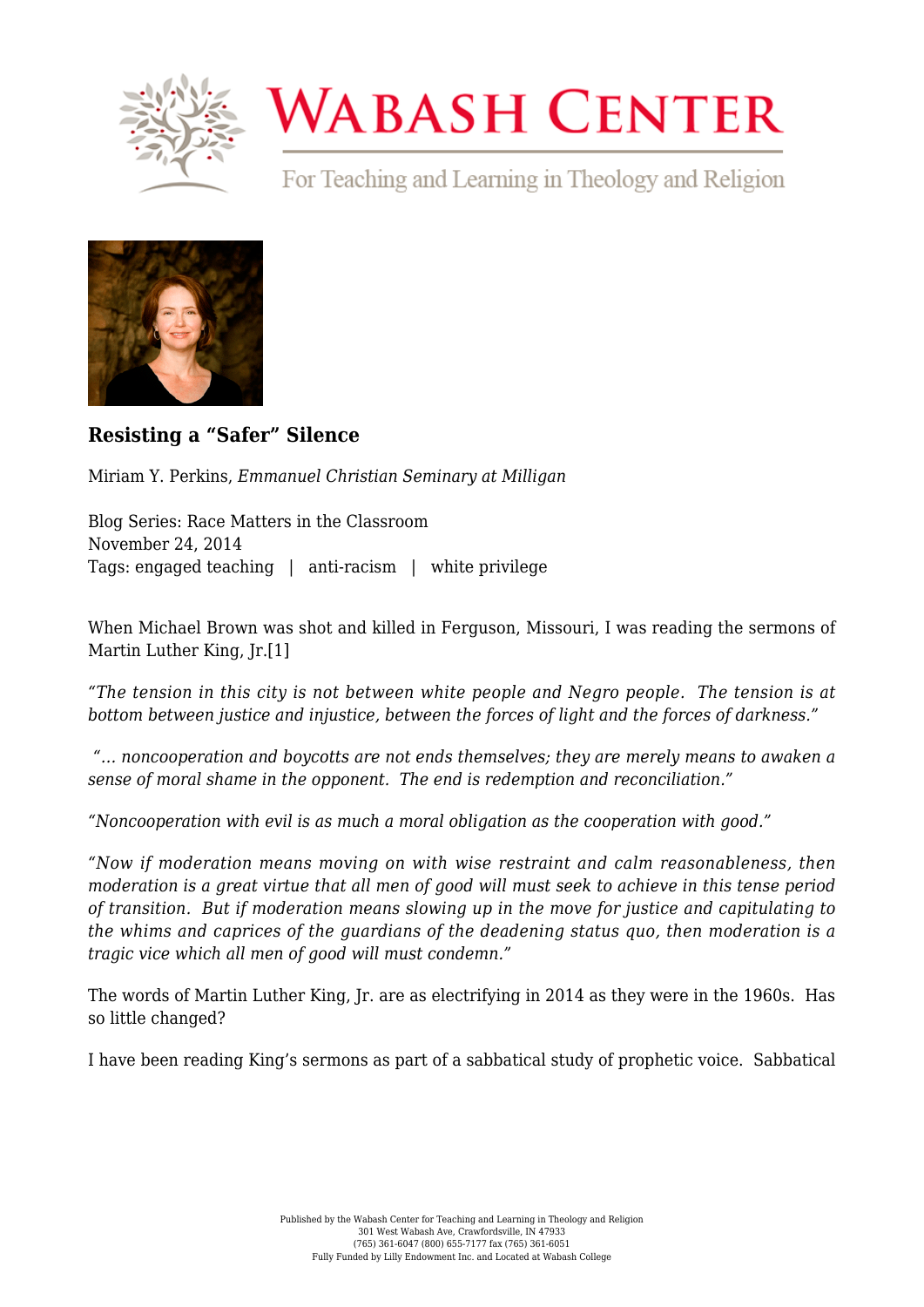time has meant an uncomfortable distance from the still unfolding news from Ferguson. I was living abroad in an eastern-European cultural context where other news had traction. I was sadly distanced from the conversations about Michael Brown happening among colleagues and within my seminary community. At the same time, the sabbatical intensified my sense of connection and concern about Ferguson. In the quiet isolation of sabbatical time, the luxuries of distraction and abstraction give way to emotion, reflection, conviction. What is the shape of prophetic voice for an academic in light of Ferguson? What is the shape of this voice for me, a theologian and theological educator?

The death of Michael Brown has awakened me to the on-going need for a prophetic spirit of question, dissent, and challenge regarding race in the United States. Ministers, scholars, and professionals of Christian commitment are necessary contributors: "non-cooperation … is a moral obligation."



Photo Credit: Emily Hand Reading the sermons of Martin Luther King, Jr. is a reminder that what emboldens prophetic voice, and what dampens and moderates it, is shaped by communities of racial difference and minority/majority privilege/exclusion. As I have written elsewhere, prophetic voice happens in a matrix of personal standpoints and social pressures.[\[2\]](#page-2-1) I appreciate that King was forthright with friends about the complicated, sometimes supportive and sometimes combative, constituencies weighing in and upon his every word. And yet he spoke up.

<span id="page-1-0"></span>In light of the killing of Michael Brown, my sabbatical meditations considered the complicated, sometimes supportive and sometimes combative, constituencies weighing on theological educators. Educators who are white, like myself, have been socialized to prefer a safety in the status quo, the protection of moderation, over the risks of shalom justice. It is the reason that during the month of August Howard University School of Divinity posted a protest photo of faculty and staff with hands in the air: "don't shoot!" and my own and many other seminary webpages broadcast a "safer" silence.

When race matters, what are the attributes of prophetic voice for the religious educator and compassionate Christian? For me, these attributes involve:

Listening. Listening when it is easier to avoid the news coverage, easier to steer clear of the